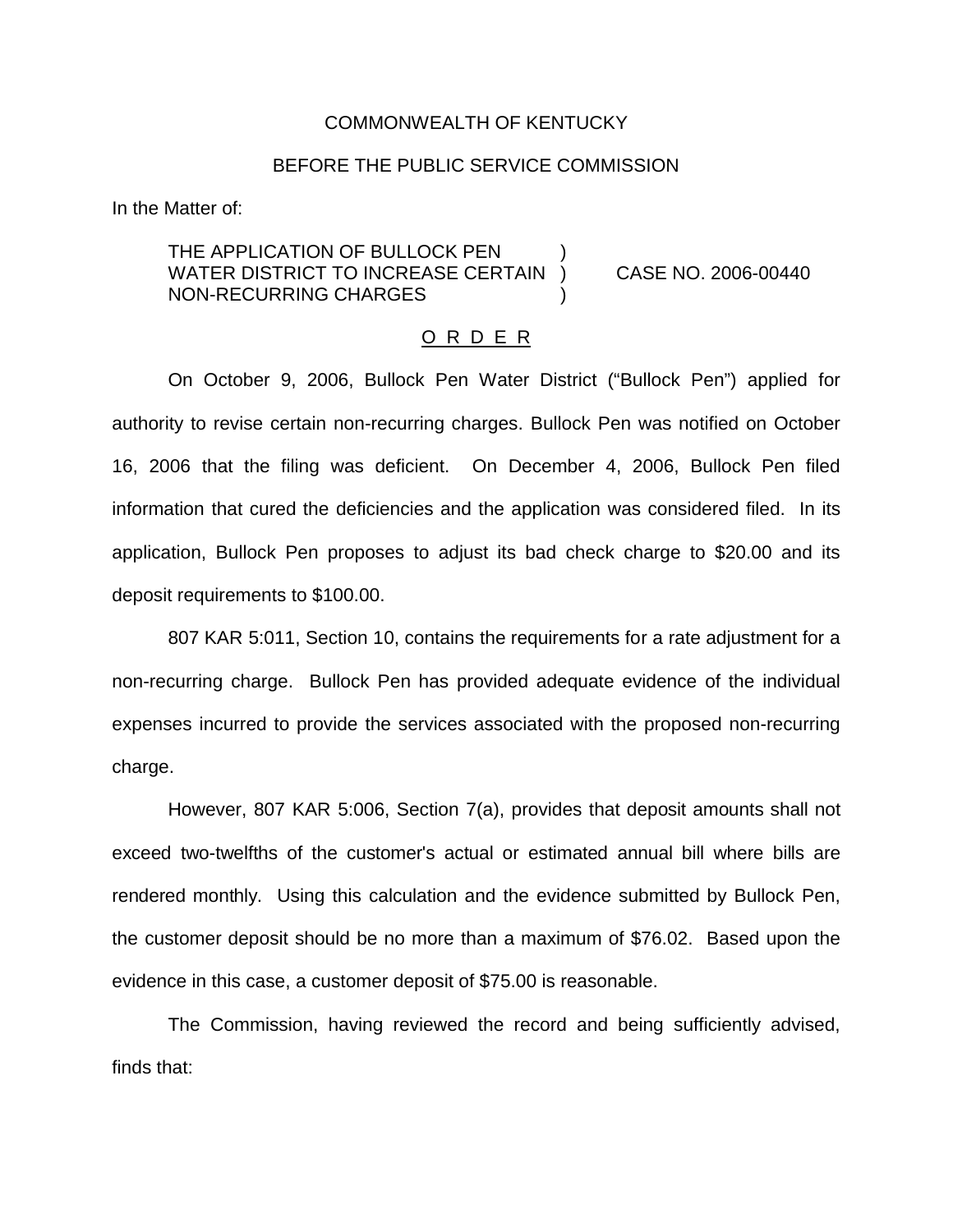1. The proposed bad check charge is equal to the expenses associated with processing bad checks.

2. Bullock Pen's request for a customer deposit of \$100.00 should be denied.

3. The proposed charges for customer deposits are equal to the expenses incurred to provide the associated services but are inconsistent with the requirements of 807 KAR 5:006, Section 7(a).

4. The charges and policies set forth in the Appendix to this Order are fair, just, and reasonable and should be approved.

IT IS THEREFORE ORDERED that:

1. The proposed deposit amount of \$100.00 is denied.

2. A customer deposit of \$75.00 is granted.

3. The bad check charge of \$20.00 is granted.

4. The charges in the Appendix are approved for services rendered on and after the date of this Order.

5. Within 20 days of the date of this Order, Bullock Pen shall file with the Commission revised tariff sheets setting out the charges approved in Appendix A.

Done at Frankfort, Kentucky, this 22<sup>nd</sup> day of January, 2007.

By the Commission

ATTEST:



**Executive Director** 

Case No. 2006-00440